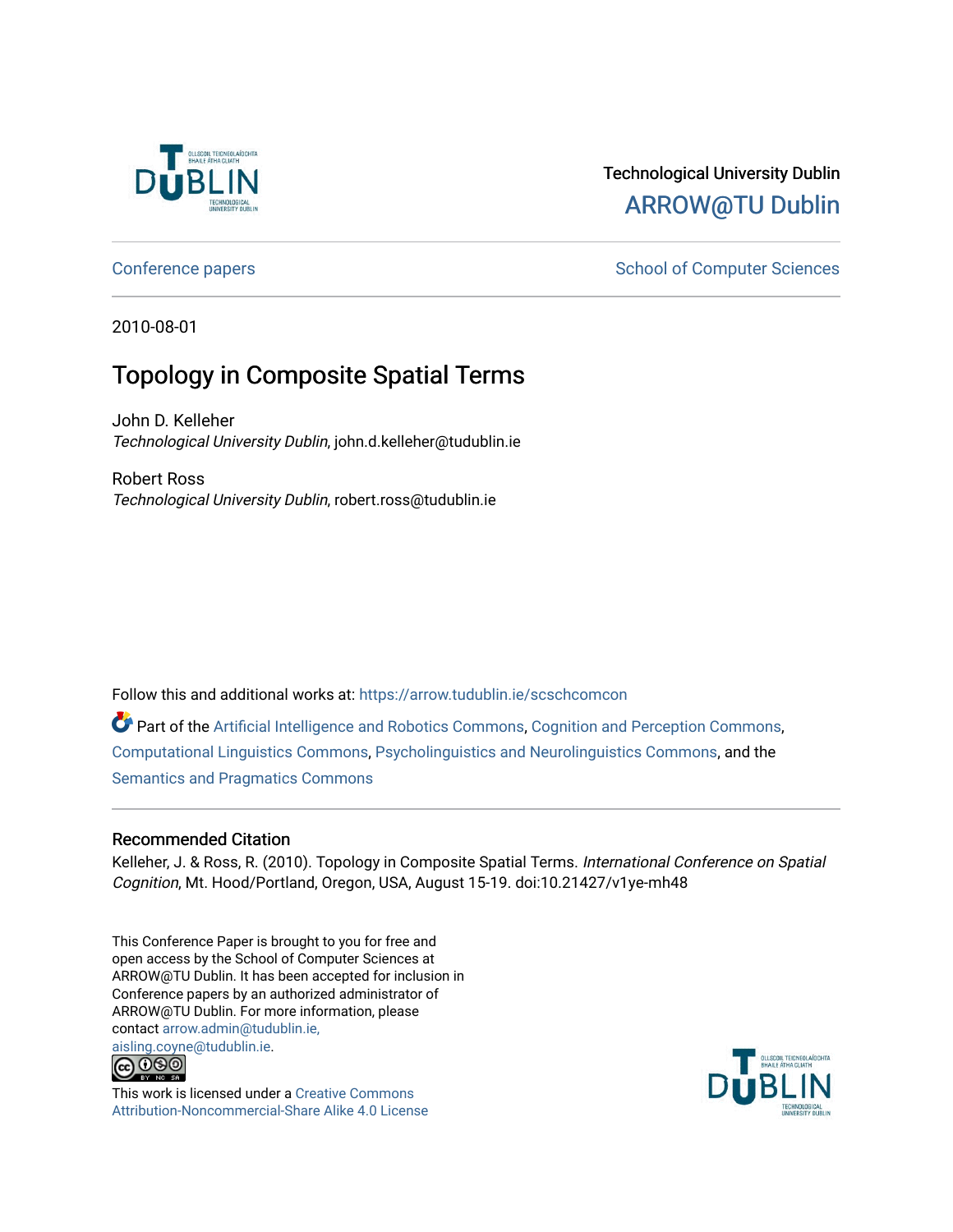## Topology in Composite Spatial Terms

John D. Kelleher and Robert J. Ross

Artificial Intelligence Research Group School of Computing Dublin Institute of Technology

#### 1 Introduction

People often refer to objects by describing the object's spatial location relative to another object, e.g. the book on the right of the table. This type of referring expression is called a spatial locative expression. Spatial locatives have three major components: (1) the **target** object that is being located (the book), (2) the **landmark** object relative to which the target is being located (the table), and (3) the description of the spatial relationship that exists between the target and the landmark (*on the right of*).

In English spatial relationships are often described using spatial prepositions. The set of English prepositions that describe static relationships between a target and a landmark can be divided into two sets: (1) those that denote topologically defined relationships, e.g.  $at, on, in, and (2)$  those that describe directional relationships, e.g. *left of, right of, front of.* Interestingly, the topological and directional spatial prepositions are often combined into composite spatial terms: at the right of, on the right of. This raises the question of what motivates the uses of one topological preposition over another in the planning of composite spatial terms.

Contribution: This paper describes an experiment that investigates the semantic distinctions marked by the use of different topological prepositions in composite directional spatial terms.

#### 2 Related Work

Previous psycholinguistic work on directional spatial descriptions [5, 3] has focused on the semantics of the directional prepositions; for example, above, below, left of, right of. This work has found a consistent relationship between the directional preposition used and the region around the landmark that can be acceptably described using that preposition. The term spatial template is often used to describe these acceptability regions. There are three regions of acceptability in the spatial template of directional prepositions: good, acceptable and bad. These regions are symmetric around the canonical direction described by the preposition with acceptability approaching 0 as the angular deviation from the canonical direction approached 90 degrees. Topological prepositions, by contrast, are often defined in terms of functional [1] or topological [4] relations (e.g., disconnted, externally connected, etc., see [2]). The difference in the semantics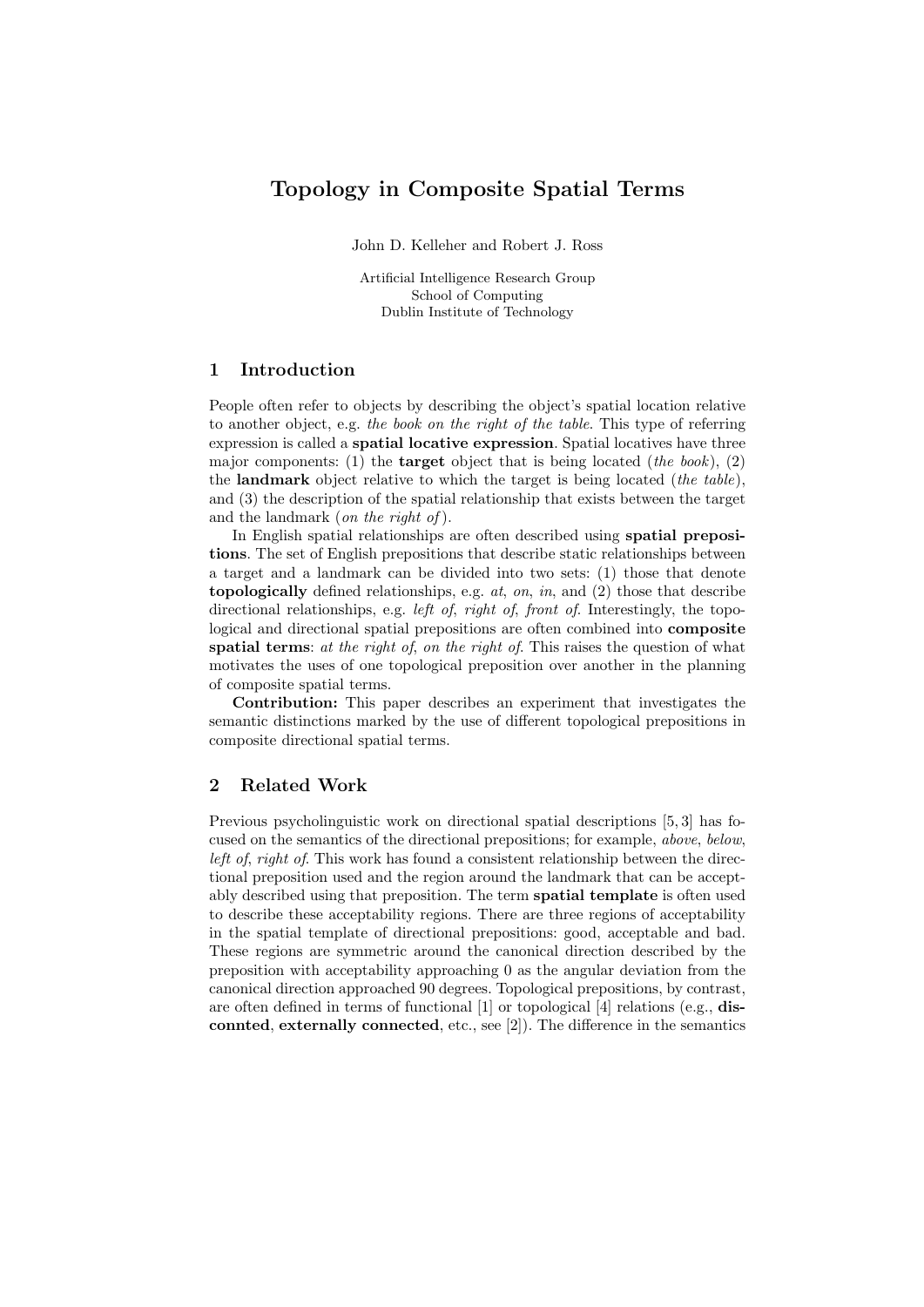#### 2 John D. Kelleher and Robert J. Ross



Fig. 1. The positions of the 18 locations where the target object (small blue box) appeared relative to the landmark object (large red box).

of regionally defined directional and topological prepositions is problematic in so far as it is not clear how the two types of semantics should be integrated when modeling composite spatial terms.

#### 3 Experiment

The experiment examined how people's judgment of the appropriateness of composite spatial terms in describing a spatial configuration changed as the topological preposition in the composite spatial terms changed. A trial consisted of a participant being presented with an image containing two objects and an English sentence of the form the blue box is X the Y the red box. The X was replaced by one of the topological prepositions at, on, in,  $to^1$  and the Y was replaced by one of the directional prepositions left of, right of. For example: the blue box is at the right of the red box. Each trial image contained a small blue box and a large red box. In all trial the blue box was used as the target object and the red box was used as the landmark. In each trial image the target object was positioned in 1 of 18 locations. The possible target locations are illustrated in Figure 1. These locations were chosen so that the topological relationship (e.g., **disconnected**, externally connected, etc.) between the target and the landmark object varied depending on the target position. The target positions 1 through 9 were used in the trials where the directional term used in the linguistic stimulus was left of and the target positions 10 through 18 were used in the trials when the directional term used in the linguistic stimulus was *right of*. This resulted in 72 trials: 4 topological relations \* 2 directional terms \* 9 target positions.

In each trial the sentence was presented under the image. Subjects were instructed that they would be shown sentence-picture pairs and were asked to rate the appropriateness of the sentence to describe the image on a 7-point Likert scale: with 1 denoting not acceptable, 4 denoting neutral, and 7 denoting perfectly acceptable. Trials were presented in a random order to control for sequence affects. Trials were self-paced and the experiment lasted about 10 minutes in total. 19 participants took part in the experiment.

 $1$  Traditionally to is not considered a topological prepostion. Our results, however, indicate that its semantics does have topological semantics.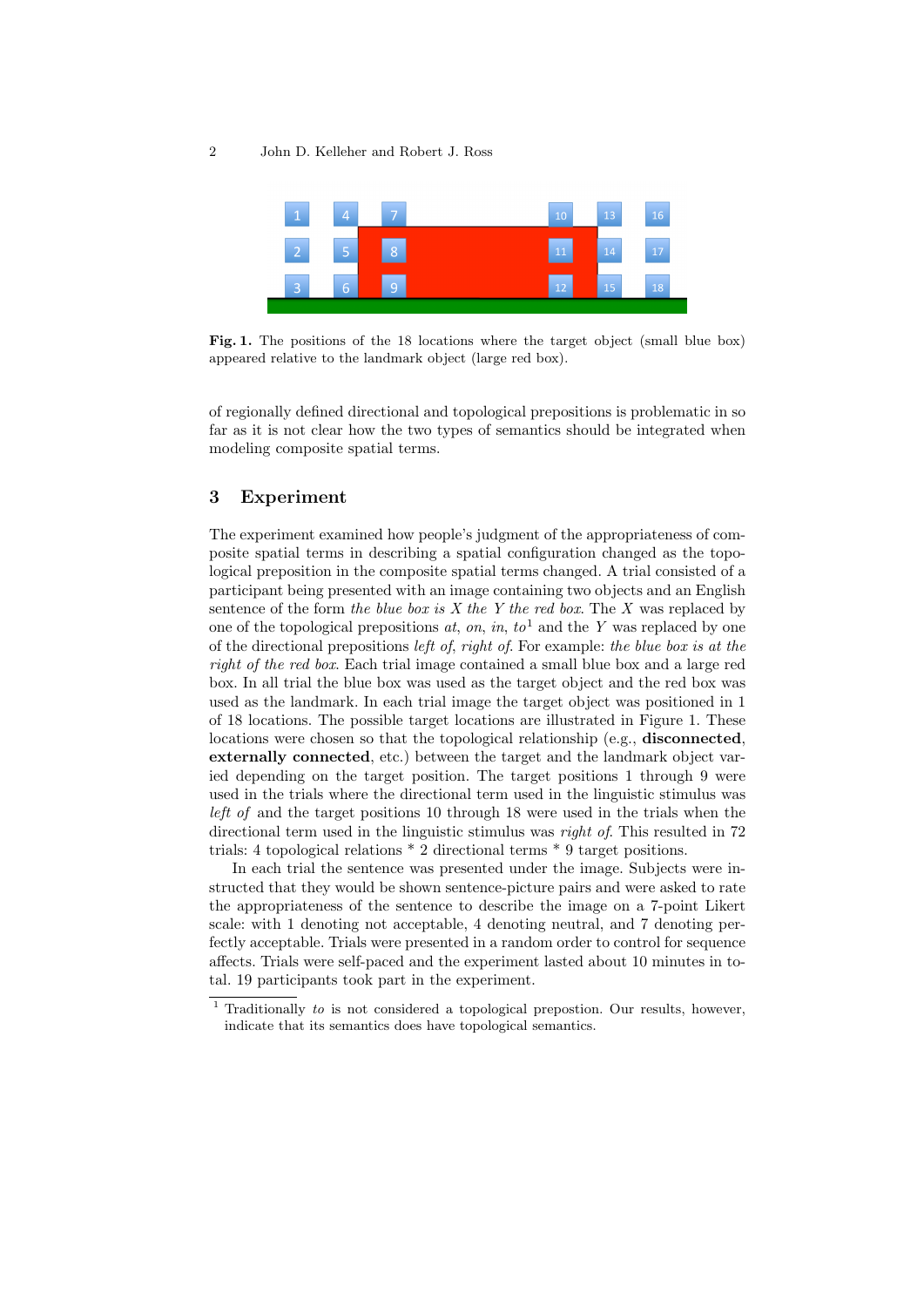| Preposition | <b>Target Positions</b>             |
|-------------|-------------------------------------|
| at          | 5.000 5.091 2.500 2.357 5.125 5.250 |
|             | 5.091 5.692 2.636 2.545 5.583 5.385 |
|             | 5.500 5.750 3.091 2.917 5.538 5.467 |
| οn          | 5.091 4.769 2.750 2.000 4.923 5.067 |
|             | 5.500 5.438 2.636 2.769 5.417 4.929 |
|             | 5.300 5.500 1.846 2.545 5.083 5.333 |
| in          | 2.545 2.385 1.583 1.143 2.500 3.000 |
|             | 3.300 2.929 4.900 4.917 2.444 2.231 |
|             | 3.556 2.000 5.000 4.462 2.917 2.667 |
| to          | 5.667 5.125 1.909 2.667 5.200 5.667 |
|             | 5.833 5.231 1.778 1.778 5.636 5.706 |
|             | 6.000 5.692 1.286 1.800 5.875 5.786 |

**Table 1.** Mean acceptability ratings for the 18 target positions for  $at$ ,  $on$ ,  $in$ , and  $to$ .

#### 4 Results

In analysing the results we assume that the semantics of the directional terms left of and right of are symmetric. This assumption is backed up by previous research on directional terms [5, 3]. Under this assumption we merged data for trials that only differed in the directional term used. Following this, we computed the mean acceptability rating for each target position and topological preposition. Table 1 lists the mean acceptability ratings for each of the 18 target positions for each of the topological prepositions.

#### 5 Analysis and Conclusions

The results presented in Table 1 show that toplogical prepositions when used in composite descriptions do generally follow their paradigmatic topological uses, as reported in  $[4]$ . Specifically, the topological preposition *in* is sensitive to inclusion: its acceptability increases in target positions 8, 9, 11, and 12. And, the topological preposition at is sensitive to contact: generally, its acceptability is high in the target position where contact with the landmark occurs, namely positions 4, 5, 6, 7, 10, 13, 14, and 15. Interestingly, however, these topological meanings are deviated from in a number of ways. If we examine the acceptability ratings as a function of relative distance from the landmark center, see Figure 2, it is evident that the acceptability of in and at does not decrease in the same way with distance from the landmark as would be the case for their purely topological counterparts. In particular, the acceptability of in increases slightly as distance from the landmark increases, while the acceptability of at does not notably decrease. One possible cause for this is that as distance increases the place picked out by the preposition as its anchor ceases to be a portion of the landmark, but rather becomes a newly construed area that is disjoint from the landmark.